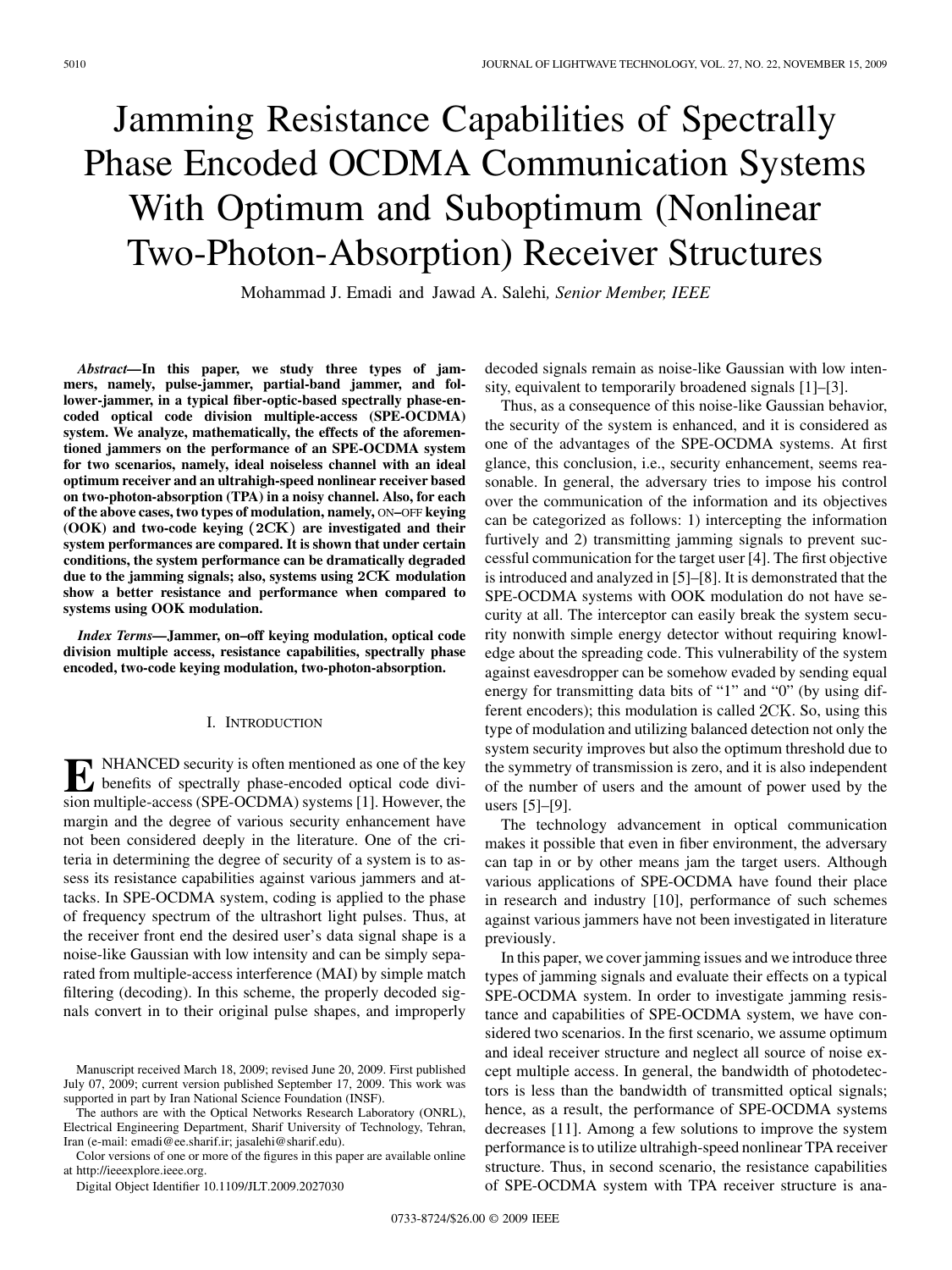

Fig. 1. Typical block diagram of  $U \times U$ , SPE-OCDMA system: (a) OOK modulation; (b) 2CK modulation.

lyzed. Also, for each scenario, we have investigated resistance of the system for two types of modulations, i.e., OOK and modulations.

The rest of the paper is organized as follows. In Section II, we introduce the system under the consideration with optimum detection scheme. In Section III, three types of jammers are introduced, and the performance of the system with two types of modulation scheme in various jamming environments are evaluated. In Section IV, the noisy system with nonlinear TPA receiver structure is introduced, and the system performance in different jamming environments for both modulations' schemes is evaluated. In Section V, numerical evaluation of the system performance for different structures is discussed. Finally, we conclude the paper in Section VI.

## II. MULTIPLE-ACCESS SYSTEM'S DESCRIPTION WITH OPTIMUM DETECTION SCHEME IN JAMMING ENVIRONMENT

In our system's description, we assume that all users have the same bit rate and transmit the same pulse format; in addition, each user uses random encoding as their spectral signature sequence. In this system, we ignore both the thermal and quantum noises, but the system performance is sensitive to MAI and jamming signals. Fig. 1(a) shows a typical  $U \times U$ , OOK SPE-OCDMA system, where  $U$  is the number of users. The  $k$ th user's initial ultrashort light pulses are characterized by a baseband Fourier spectrum,  $A_k(\omega)$  given by [1]

$$
A_k(\omega) = \begin{cases} \sqrt{\frac{P_0}{W}}, & -\frac{W}{2} \le \omega \le \frac{W}{2}, \quad k = 1, 2, \dots, U \quad (1) \\ 0, & \text{elsewhere} \end{cases}
$$

where  $P_0$  is the peak power of the ultrashort light pulse and  $W$  is the total bandwidth of the band-limited mode-locked laser (MLL) pulse. To encode the coherent pulse, the initial spectrum of the pulse is multiplied by a spectral-phase code, which consists of  $N_0$  frequency chips, each of bandwidth  $\Omega = W/N_0$ , where the phase of each frequency chips can be either  $-1$  or  $+1$  with equal probability. Post encoding, the duration of encoded pulses stretch to  $T \cong N_0T_c$ , where  $T_c$  is the duration of the original incident pulse. Note that from (1)  $T_c = 2\pi/W$ . In general, the time duration of each user's data source,  $T_b$ , can be

larger than T, so  $K \stackrel{\Delta}{=} T_b/T$ , and its effect on the performance is considered in [1], [11], [12]. It is assumed that the *i*th user is the target user. As Fig.  $1(a)$  shows, the received signal of the *i*th user,  $r(t)$  can be written as

$$
r(t) = E_{ii}(t) + E_{Ji}(t - t'_{Ji}) + \sum_{k \neq i}^{U-1} E_{ki}(t - t'_{ki})
$$
 (2)

where  $E_{ii}(t)$  is the properly decoded signal of the *i*th user,  $E_{J_i}(t-t'_{J_i})$  is the improperly decoded signal of the jammer, and  $E_{ki}(t - t'_{ki})$  is the improperly decoded signal of the kth user at the output of the *i*th target user. The intensity of the received signal is given by

$$
I(t) = r(t) \times r^*(t) \tag{3}
$$

where "\*" stand for complex conjugate operation.

However, in SPE-OCDMA system using  $2CK$  modulation, each transceiver has two encoders and two decoders, one pair for data bit "1" and another for data bit "0." At the receiver end, the output of decoder "0" is subtracted from the output of decoder "1," and the result is compared with zero [13]. Fig. 1(b) shows a simplified structure for a 2CK SPE-OCDMA system.

## III. PERFORMANCE ANALYSIS OF SPE-OCDMA SYSTEM IN VARIOUS JAMMING ENVIRONMENTS

In the following sections, building upon previously introduced SPE-OCDMA system with optimum detection scheme, as shown in Figs. 1, we analyze the performance of the system in different jamming environments for two types of modulations, namely, OOK and 2CK modulations.

## *A. Performance Analysis of an Ideal Noiseless SPE-OCDMA System in Various Jamming Environments With Modulation*

In the following, three types of jamming signals are modeled and discussed, and the systems performance are evaluated analytically for various jamming environments.

*1) Pulse-Jammer:* A pulse-jammer (PJ) sends similar pulses as the pulses of the MLL used by the users of the network but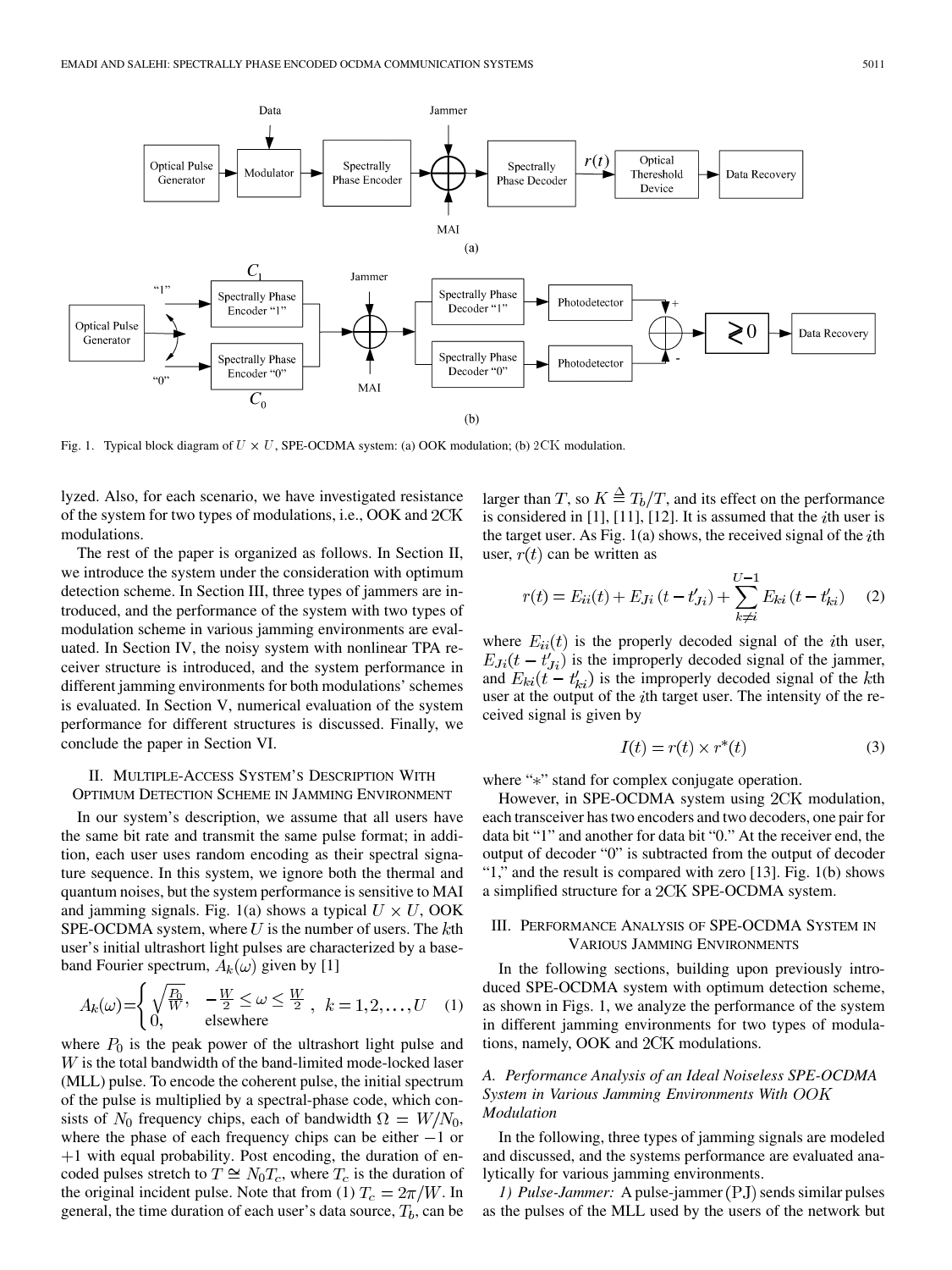with higher power compared to the pulses of SPE-OCDMA users. This jammer sends its pulses over a fraction of time with spectral amplitude of  $\sqrt{(J/\rho)/W}$ , where W is the bandwidth of the MLL pulse, and  $\rho$  (duty factor) is the probability that the jammer is ON and transmits its pulses [see Fig. 2(a)]. In this figure, we have eight jamming pulses in 40 data bits; hence,  $8/40 = 0.2$ , i.e.,  $\rho \approx 0.2$ . When the jammer is ON, the transmitted power is  $J/\rho$ , but the average power transmitted by the jammer is a constant " $J$ ." Therefore, the jamming pulses are characterized by a baseband Fourier spectrum  $A_{\rm{PJ}}(\omega)$ , and it is given as [see Fig. 2(b)]

$$
A_{\rm PJ}(\omega) = \begin{cases} \sqrt{\frac{J/\rho}{W}}, & -\frac{W}{2} \le \omega \le \frac{W}{2} \\ 0, & \text{elsewhere} \end{cases}
$$
 (4)

For our pulse-jamming scenario, it is assumed that the duration of the transmitted jamming pulses is more than the duration of one information bit  $(T_h)$ ; so, the transmitted bits of the target user encounters the jamming pulses over the channel with probability  $\rho$  and does not encounter the jamming pulses with probability  $(1-\rho)$  [14]. Hence, the probability of error  $(P_e)$  can be expressed as

$$
P_e = P_r(PJ \text{ is on}) \cdot P_r(\text{error}|PJ \text{ is on})
$$
  
+  $P_r(PJ \text{ is off}) \cdot P_r(\text{error}|PJ \text{ is off})$   
=  $\rho \cdot P_r(\text{error}|PJ \text{ is on}) + (1 - \rho)$   
 $\cdot P_r(\text{error}|PJ \text{ is off}).$  (5)

In the following, the effect of PJ on the performance of the system  $(P_e)$  with OOK modulation is investigated. Furthermore, an attempt will be made to find  $\rho_{opt}$  to maximize  $P_e$ . In OOK modulation, users send a pulse for bit "1" and do not send any form of pulse for bit "0." At the target user's spectrally phase decoder output, the signal of the jammer is spectrally phase encoded; so, it obtains the same characteristics such as MAI signals. Therefore, we can write the probability density function (pdf) of the received intensity  $(I)$  as [1]

$$
P\left(I|d_i^{(k)}, l, PJ\right) = \frac{1}{((P_0/N_0)l + (J/\rho N_0))}
$$

$$
\cdot \exp\left(\frac{-\left(I + d_i^{(k)}P_0\right)}{(P_0/N_0)l + (J/\rho N_0)}\right)
$$

$$
\cdot I_0\left(\frac{\sqrt{IP_0 d_i^{(k)}}}{(P_0/N_0)l + (J/\rho N_0)}\right) \cdot U(I) \quad (6)
$$

where l is the number of MAI,  $I_0(x)$  is the modified Bessel function of the first kind and zeroth order,  $U(I)$  is the unit step function, and  $d_i^{(k)} \in \{0,1\}$  is kth transmitted data of *i*th user. Then, the conditional probability of error can be evaluated as

$$
P_{ell,PI} = P_r(\text{error}|l, PJ) = \frac{1}{2}(P_{FA|l,PI} + P_{MD|l,PI})
$$

$$
= \frac{1}{2} \left[ \int_{Th}^{\infty} P\left(I|d_i^{(k)} = 0, l, PJ\right) dI + \int_{-\infty}^{Th} P\left(I|d_i^{(k)} = 1, l, PJ\right) dI \right]
$$
(7)



Fig. 2. Representation of transmitting pulse jamming signals: (a) time domain; (b) baseband Fourier spectrum of PJ's signals.

where  $P_{e|l, PJ}$  is the probability of error given PJ and l interfering users that transmit their ON data bits on the same time slot as the target user's data time slot. "Th" is the threshold of the receiver,  $P_{FA|l, PJ}$  is the probability that MAI plus jamming signal cross "Th," i.e., false alarm, and  $P_{MD|l, PJ}$  is the probability that the combination of transmitting "1" in the presence of the interference and jamming signal do not cross "Th," i.e., miss detection. It is assumed that the target user's threshold is set at optimum threshold to minimize  $P_e$ . Thus,  $P_{\text{FAll},\text{PJ}}$  can be evaluated as [1]

$$
P_{\text{FA}|l,\text{PJ}} = \exp\left(-\frac{N_0(\text{Th}_{\text{opt}}/P_0)}{l + (\text{JSR}/\rho)}\right) \tag{8}
$$

where  $JSR = J/P_0$  is the jammer to signal ratio and also  $P_{\text{MD}|l,\text{P,I}}$  can be evaluated as [1]

$$
P_{\text{MD}|l, \text{PJ}} = 1 - Q \left( \sqrt{\frac{2N_0}{l + \text{JSR}/\rho}}, \sqrt{\frac{2N_0(\text{Th}_{\text{opt}}/P_0)}{l + \text{JSR}/\rho}} \right) (9)
$$

where  $Q(x, y)$  is the Marcum's Q-function. Substituting (8) and (9) in (7) and averaging over number of interferences and PJ being ON or OFF, we can write the unconditional error probability  $P_e$  as follow:

$$
P_e = \sum_{l=0}^{U-1} (\rho P_{e|l, \text{PJ}} + (1 - \rho) P_{e|l, \text{PJ}}) P_{\text{OOK}}(l) \quad (10)
$$

when  $PJ = 0$  is equal to  $JSR = 0$ , i.e., the PJ is OFF, and  $p_{\text{OOK}}(l)$  is the probability of the presence of l interfering users that transmit ON data on the target user's data pulse.  $p_{\text{OOK}}(l)$ can be written as

$$
p_{\text{OOK}}(l) = {U-1 \choose l} \left(\frac{1}{2K}\right)^l \left(1 - \frac{1}{2K}\right)^{U-1-l} \tag{11}
$$

where  $(U-1)$  is the number of interfering users and K is equal to the ratio of the bit period  $(T_b)$  to the encoded pulse duration  $(N_0T_c)$ , i.e.,  $K = [T_b/N_0T_c]$ .

*2) Partial-Band Jammer:* For a partial-band jammer (PBJ), the jammer sends ultrashort light pulses that are characterized by a baseband Fourier spectrum,  $A_{\rm PBJ}(\omega)$ , given as (see Fig. 3)

$$
A_{\rm PBJ}(\omega) = \begin{cases} \sqrt{\frac{J}{W_J}}, & -\frac{W_J}{2} \le \omega \le \frac{W_J}{2} \\ 0, & \text{elsewhere} \end{cases}
$$
 (12)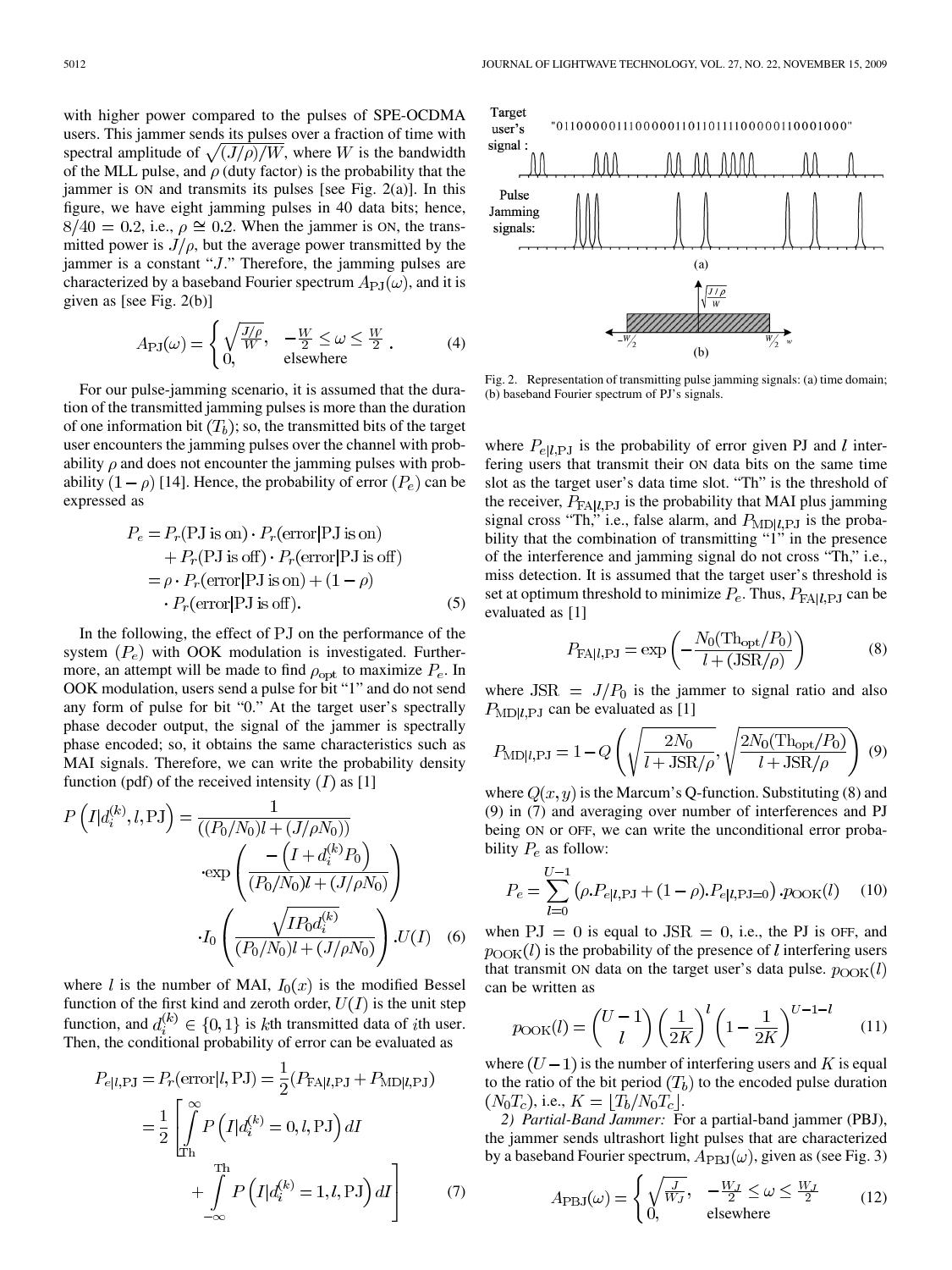

Fig. 3. Baseband Fourier spectrum: (a) target user's initial ultrashort light pulse spectrum; (b) PBJ's signal spectrum.

where  $J$  is the peak power of the jamming pulse and  $W_J$  is the total bandwidth of the band-limited source of the jammer.  $W_J$ can be written as

 $\lambda$ 

$$
W_J \stackrel{\Delta}{=} (2M+1)\Omega = M_0\Omega \quad : \quad 1 \le M_0 \le N_0. \tag{13}
$$

Equation  $(13)$  implies that the spectrum of PBJ pulses only see  $M_0$  bins of the random phase code instead of  $N_0$  bins. Therefore, we can say that the transmitted signal of PBJ covers a fraction, i.e.,  $M_0/N_0$ , of the spectrum of the transmitted pulse of the user. The signal of the PBJ when passing through the decoder of the target user sees a code with length  $M_0$  and reduces to a noise-like signal with power  $J/M_0$ .

Per our prior discussion, the behavior of PBJ in the presence of  $l$  interfering users at the receiver output of the target user has an intensity probability distribution equal to

$$
P\left(I|d_i^{(k)}, l, \text{PBJ}\right) = \frac{1}{((P_0/N_0)l + (J/M_0))}
$$

$$
\cdot \exp\left(-\frac{I + d_i^{(k)}P_0}{(P_0/N_0)l + (J/M_0)}\right)
$$

$$
I_0\left(\frac{\sqrt{IP_0 d_i^{(k)}}}{(P_0/N_0)l + (J/M_0)}\right) \cdot U(I). \quad (14)
$$

If we define JSR  $\triangleq J/P_0$ , and  $\rho_{\rm PBJ} \triangleq M_0/N_0$ , similar to the PJ, we can write the conditional probability of error  $(P_{el}$ ) as (6). Similar to (6), we can compute  $P_{\text{FA}|l}$  and  $P_{\text{MD}|l}$  analytically, and they can be expressed as

$$
P_{\text{FA}|l} = \exp\left(-\frac{N_0 \left(\text{Th}_{\text{opt}}/P_0\right)}{l + \left(\text{JSR}/\rho_{\text{PBJ}}\right)}\right) \tag{15}
$$

and

$$
P_{\rm MD|l} = 1 - Q\left(\sqrt{\frac{2N_0}{l + \rm JSR/\rho_{PBJ}}}, \sqrt{\frac{2N_0(\rm Th_{opt}/P_0)}{l + \rm JSR/\rho_{PBJ}}}\right). \tag{16}
$$



Fig. 4. Simplified structure of FJ.

Finally, we write the probability of error as

$$
P_e = \sum_{l=0}^{U-1} P_{ell} \cdot p_{\text{OOK}}(l). \tag{17}
$$

*3) Follower-Jammer:* For a follower-jammer (FJ), we first intercept the channel; then, after processing the intercepted channel signal, we send it back on the channel continually. Fig. 4 shows a simplified structure of the target user's transceiver in an FJ scenario. Let  $((D_2+D_3)/(c/n))+T_{pr} \le (D_1/(c/n))+T_b$ , where  $T_{\text{pr}}$  is the required time for the FJ to process the intercepted signal,  $T_b$  is the duration of a bit,  $c$  is the velocity of the light, *n* is the index of fiber, and  $D_i$ :  $i = 1, 2, 3$  are relative distances. It can be concluded that the jamming signal in the current bit duration is processed from the previous bit interval and since signals in different bit durations are independent, then the jamming signal is independent from the MAI and the target's signal of the current bit duration, i.e., signal  $d_i$ . When FJ intercepts the channel, in addition to the target user's signal, i.e., signal  $d_J$ , it generates  $l_J$  interferences due to other users. For the worst-case scenario, we let the loss of the jammer path be  $L$  dB and the jamming signal is synchronous with the transmitted signal of the target user. Thus, the received signal at the target receiver end can be written as

$$
r(t) = (\sqrt{G}d_i + \sqrt{L}d_J)E_{ii}(t) + \sqrt{G}\sum_{j\neq i}^{l} E_{ij}(t) + \sqrt{L}\sum_{j\neq i}^{l_J} E_{ij}(t)
$$
\n(18)

where  $G$  is the total gain through user's path. We investigate four possible scenarios and compute the probability of error for all cases. The pdf of the received intensity,  $I$ , at the output of the receiver for OOK modulation  $(d_J, d_i \in \{0, 1\})$  is

$$
P_{d_J, d_i}(I) = P(I|d_J, d_i, l_J, l)
$$
  
=  $\frac{1}{\sigma^2} \cdot \exp\left(-\frac{I + (d_i + \sqrt{L}d_J)^2 P_0}{\sigma^2}\right)$   

$$
I_0 \left(\frac{\sqrt{I(d_i + \sqrt{L}d_J)^2 P_0}}{\sigma^2}\right) . U(I) \qquad (19)
$$

where  $\sigma^2 = (P_0/N_0)(l + l_J L)$ . When the target user transmits  $d_i$ , we can compute conditional probability of errors as follow:

$$
P_{e|d_J, d_i=0} = P_r(I > Th_{\text{opt}}|d_J, 0, l_J, l), \quad d_J = 0, 1 \quad (20)
$$

and

$$
P_{e|d_J, d_i=1} = P_r(I \le Th_{\text{opt}}|d_J, 1, l_J, l, ), \quad d_J = 0, 1 \quad (21)
$$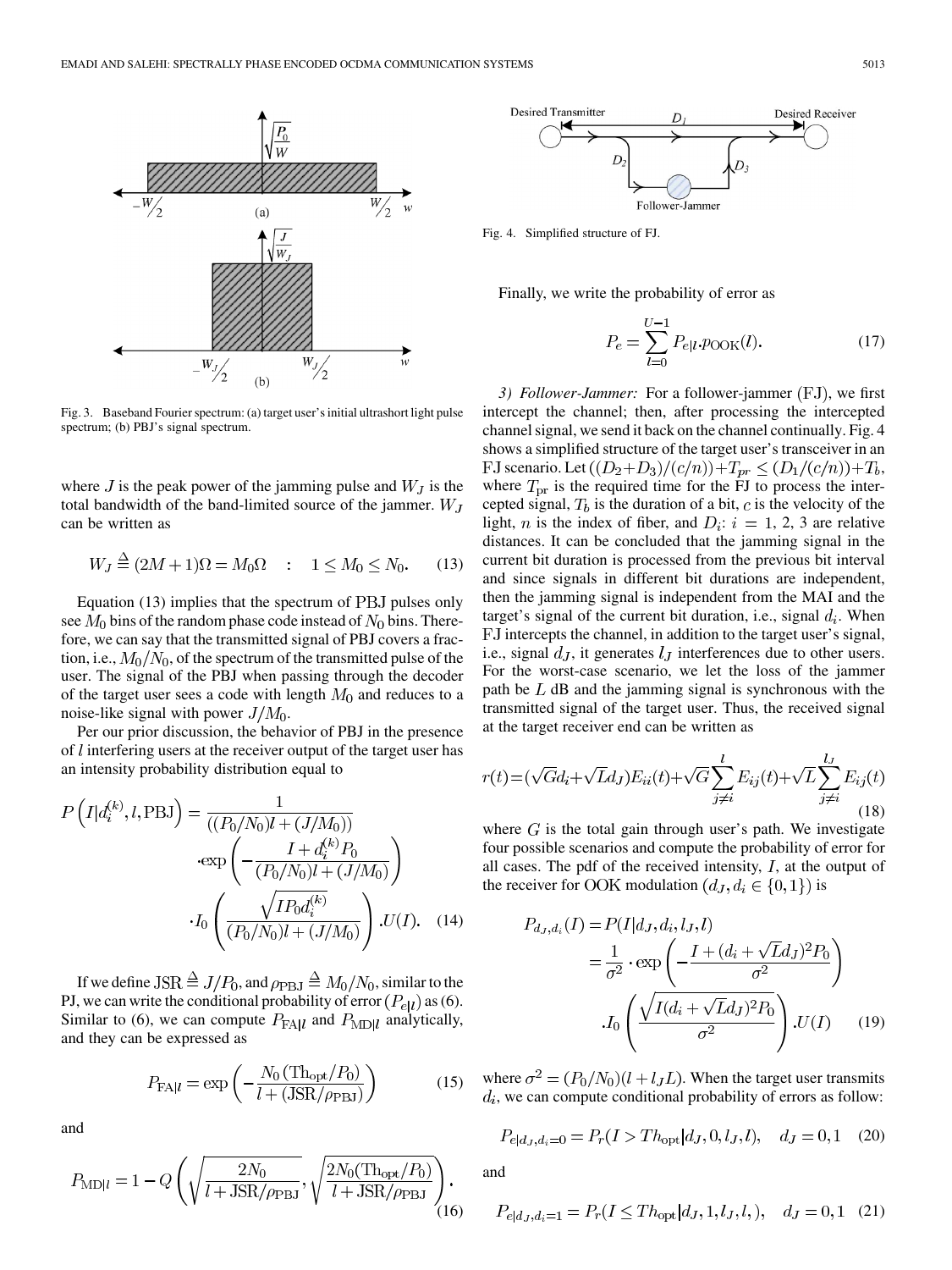so,  $P_{e|0,0}$  can be evaluated as

$$
P_{e|0,0} = \exp\left(-\frac{\text{Th}_{\text{opt}}/P_0}{l + l_J L}N_0\right)
$$
 (22)

similar to [1],  $P_{e|d_J, d_i}$ ,  $\forall (d_J, d_i) \in \{(0, 1), (1, 0), (1, 1)\}$  can be indicated as

$$
P_{e|1,0} = Q\left(\sqrt{\frac{2LN_0}{l + l_J L}}, \sqrt{\frac{2N_0(\text{Th}_{\text{opt}}/P_0)}{l + l_J L}}\right)
$$
(23)

$$
P_{e|0,1} = 1 - Q\left(\sqrt{\frac{2N_0}{l + l_J L}}, \sqrt{\frac{2N_0(\text{Th}_{\text{opt}}/P_0)}{l + l_J L}}\right)
$$
(24)

$$
P_{e|1,1} = 1 - Q\left(\sqrt{\frac{2(1+\sqrt{L})^2 N_0}{l+l_J L}}, \sqrt{\frac{2N_0(\text{Th}_{\text{opt}}/P_0)}{l+l_J L}}\right)
$$
(25)

where  $Q(.,.)$  is Marcum's Q-function. Finally averaging over l and  $l_J$ , the probability of error can be obtained as

$$
P_e = \frac{1}{4} \sum_{l=0}^{U-1} \sum_{l,j=0}^{U-1} \left\{ \left( P_{e|0,0} + P_{e|0,1} + P_{e|1,0} + P_{e|1,1} \right) \right. \\
\times p_{\text{OOK}}(l) p_{\text{OOK}}(l) \right\} \tag{26}
$$

where  $p_{\text{OOK}}(l_J) = p_{\text{OOK}}(l)|_{l=l_J}$ .

## *B. Modulation in Jamming Environment With Optimum Detection*

Per our previous discussion, at the receiver end for  $2CK$  modulation, the encoded signal passes through the decoder and a pair of balanced photodiodes receiver. The balanced photodiodes receiver provides subtraction of random variable  $I_{C_0}$  from  $I_{C_1}$ . Random variables  $I_{C_0}$  and  $I_{C_1}$  correspond to the output intensity of decoders  $C_0$  and  $C_1$ , respectively [9]. Hence, the final receiver output can be expressed as  $\Delta I = I_{C_1} - I_{C_0}$ .  $\Delta I$  is a random variable and its corresponding pdf in various jamming environments is evaluated in the following sections.

*1) Pulse-Jammer:* First, we assume that the target user transmits bit "1." Consequently, at the output of decoder  $C_1$ , there

are  $l$  interfering signals due to MAI, one noise-like signal due to the jammer, and a pulse due to the properly decoded of the target signal. So,  $P_{I_{C_1|1}}(I)$  is evaluated as

$$
P_{I_{C_1|1}}(I)
$$
  
= P(I|d<sub>i</sub> = 1, l, PJ)  
= 
$$
\frac{1}{((P_0/N_0)l + (J/\rho N_0))} \exp\left(-\frac{I+P_0}{(P_0/N_0)l + (J/\rho N_0)}\right)
$$
  

$$
\times I_0 \left(\frac{2\sqrt{IP_0}}{(P_0/N_0)l + (J/\rho N_0)}\right).
$$
 (27)

However, at the output of decoder  $C_0$  interfering and noiselike signals due to MAI and the PJ are similar to the output of decoder  $C_1$ , but the transmitted signal due to the target user is improperly decoded, as a result we have another noise-like signal. So,  $P_{I_{C_0|1}}(I)$  can be written as

$$
P_{I_{C_0|1}}(I) = P(I|d_i = 1, l, \text{PJ})
$$
  
= 
$$
\frac{1}{((P_0/N_0)(l+1) + (J/\rho N_0))}
$$
  

$$
\times \exp\left(-\frac{I}{(P_0/N_0)(l+1) + (J/\rho N_0)}\right)U(I).
$$
 (28)

Since  $I_{C_1|1}$  and  $I_{C_0|1}$  are independent random variables, we may compute  $P_{\Delta I|1}(I)$  as the convolution of  $I_{C_1|1}$  and pdf, so we get (29)-(30), shown at the bottom of this page.

Now we assume that the target transmitter sends bit "0," since there is symmetry in the system, it can be shown that  $P_{\Delta I|0}(I) = P_{\Delta I|1}(-I)$ . Therefore, the conditional probability of error can be evaluated as

$$
P_{e|l, \text{PJ}} = \frac{1}{2} \left[ \int_{0}^{+\infty} P_{\Delta I|0}(I) dI + \int_{-\infty}^{0} P_{\Delta I|1}(I) dI \right]
$$
  
= 
$$
\int_{-\infty}^{0} P_{\Delta I|1}(I) dI
$$
(31)

$$
P_{\Delta I|1}(I) = P_{I_{C_1|1}}(I) * P_{I_{C_0|1}}(-I)
$$
\n
$$
P_{\Delta I|1}(I) = \frac{1}{((P_0/N_0)(l+1) + (J/\rho N_0)) \cdot ((P_0/N_0)l + (J/\rho N_0))} \int_{-\infty}^{+\infty} I_0 \left( \frac{2\sqrt{IP_0}}{(P_0/N_0)l + (J/\rho N_0)} \right)
$$
\n
$$
\cdot \exp\left( -\frac{I' + P_0}{(P_0/N_0)l + (J/\rho N_0)} \right) \cdot \exp\left( -\frac{I - I'}{(P_0/N_0)(l+1) + (J/\rho N_0)} \right) \cdot U(I') \cdot U(I' - I) \cdot dI'
$$
\n
$$
= \frac{1}{((P_0/N_0)(l+1) + (J/\rho N_0)) \cdot ((P_0/N_0)l + (J/\rho N_0))} \cdot \exp\left( -\frac{P_0}{(P_0/N_0)l + (J/\rho N_0)} \right)
$$
\n
$$
\cdot \exp\left( -\frac{I}{(P_0/N_0)(l+1) + (J/\rho N_0)} \right) \int_{max(0, I)}^{+\infty} I_0 \left( \frac{2\sqrt{IP_0}}{(P_0/N_0)l + (J/\rho N_0)} \right)
$$
\n
$$
\cdot \exp\left( -\frac{P_0/N_0(2l+1) + \frac{2J}{\rho N_0}}{((P_0/N_0)(l+1) + (J/\rho N_0))((P_0/N_0)l + (J/\rho N_0))} I' \right) dI'.
$$
\n(30)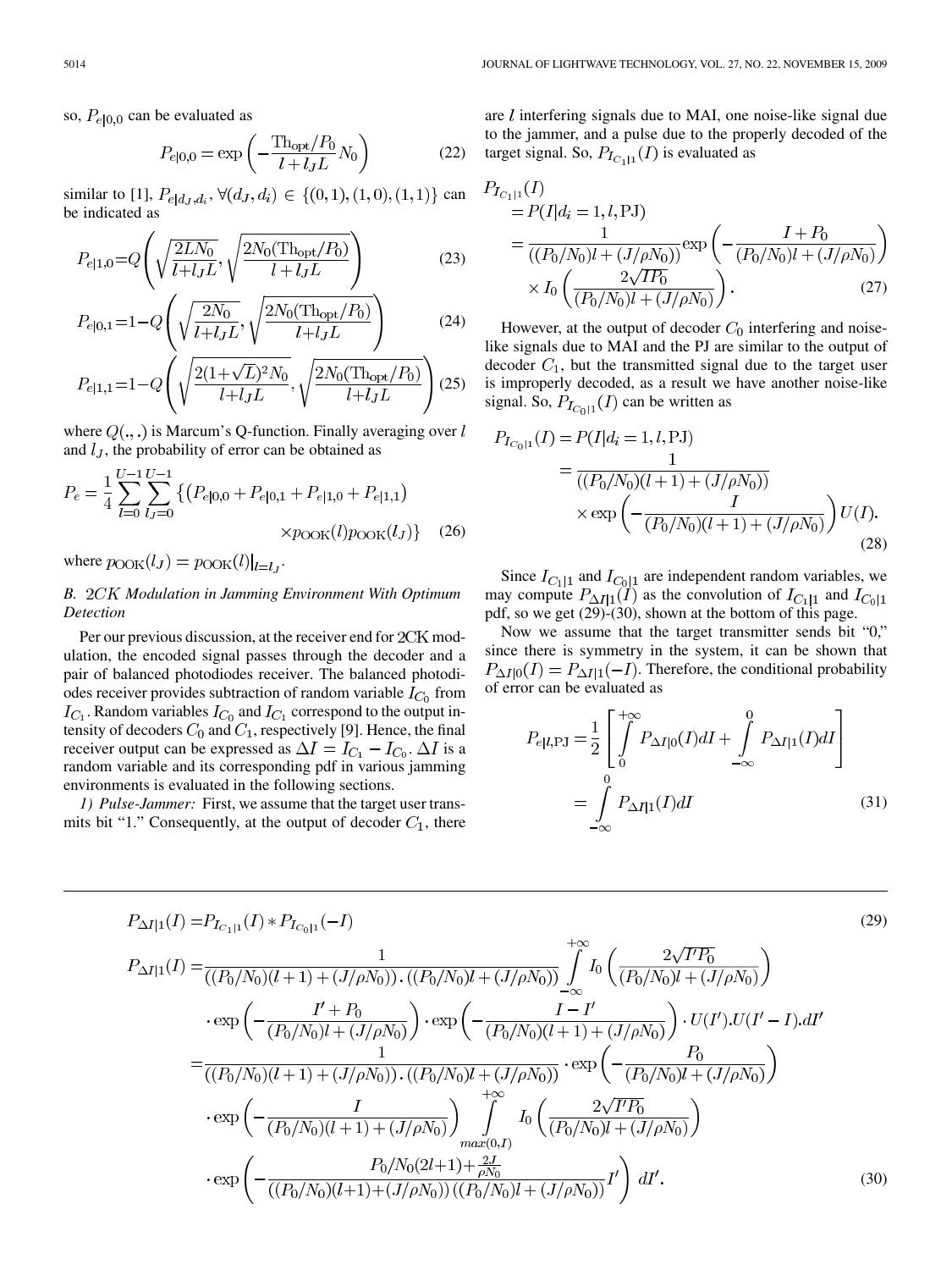substituting (30) in (31) and considering the integral boundaries,  $P_{e|l,\text{PJ}}$  can be evaluated as

$$
P_{e|l,\text{PJ}} = \frac{(l+1) + (\text{JSR}/\rho)}{(2l+1) + (2\text{JSR}/\rho)} \exp\left(-\frac{N_0}{(2l+1) + (2\text{JSR}/\rho)}\right). \tag{32}
$$

Averaging over  $\overline{P}J$ , i.e., being ON or OFF, and the number of multiuser interferences  $P_e$  can be written as

$$
P_e = \sum_{l=0}^{U-1} \left\{ \rho P_{e|l, \text{PJ}} + (1 - \rho) P_{e|l, \text{PJ}} \right\} \cdot p_{2\text{CK}}(l) \tag{33}
$$

where  $P_{e|l, PJ=0}$  can be computed from (32) by setting  $JSR = 0$ . Furthermore,  $p_{2CK}(l)$  can be written as

$$
p_{2CK}(l) = \binom{U-1}{l} \left(\frac{1}{K}\right)^l \left(1 - \frac{1}{K}\right)^{(U-1-l)}.\tag{34}
$$

2) Partial-Band Jammer: By defining  $\rho_{\rm PBJ} = M_0/N_0$ , then the expressions for the probability of error will be the same as the PJ, only it is necessary to replace  $\rho$  by  $\rho_{\rm PBJ}$ . So, the conditional probability of error can be written as

$$
P_{ell} = \frac{(l+1)\rho_{\rm PBJ} + \text{JSR}}{(2l+1)\rho_{\rm PBJ} + 2\text{JSR}} \exp\left(-\frac{N_0\rho_{\rm PBJ}}{(2l+1)\rho_{\rm PBJ} + 2\text{JSR}}\right). \tag{35}
$$

Finally, the probability of error can be written as

$$
P_e = \sum_{l=0}^{U-1} P_{e|l} \cdot p_{2CK}(l). \tag{36}
$$

*3) Follower-Jammer:* In the presence of an FJ, it is sufficient to compute the pdf of the output of decoder  $C_0$  and  $C_1$  for each case. Therefore, properly or improperly decoded received signals at the output of decoder  $C_k$ ,  $k \in \{0, 1\}$ , have intensity pdf as

$$
P_{I_{C_k|d_J,d_i}}(I) = P(I|d_J, d_i, l_J, l)
$$
  
= 
$$
\frac{1}{\sigma_{I_{C_k|d_J,d_i}}^2} \exp\left(-\frac{I + m_{C_k|d_J,d_i}}{\sigma_{I_{C_k|d_J,d_i}}^2}\right)
$$
  

$$
\times I_0 \left(\frac{\sqrt{I \cdot m_{C_k|d_J,d_i}}}{\sigma_{I_{C_k|d_J,d_i}}^2}\right) U(I) \qquad (37)
$$

where  $d_J, d_i \in \{0, 1\}$ . If "-" stands for "not," i.e.,  $\overline{0} = 1, \overline{1} = 0$ , for the decoder  $C_0$ , we have

$$
m_{C_0|d_J,d_i} = (\overline{d_i} + \overline{d_J}\sqrt{L})^2 P_0
$$
\n(38)

$$
\sigma_{I_{C_0|d_J,d_i}}^2 = \frac{P_0}{N_0} (l + d_i + (l_J + d_J)L)
$$
(39)

and for the decoder  $C_1$ , we can write

$$
m_{C_1|d_J, d_i} = (d_i + d_J \sqrt{L})^2 P_0
$$
\n(40)

$$
\sigma_{I_{C_1|d_J,d_i}}^2 = \frac{P_0}{N_0} \left( l + \overline{d_i} + (l_J + \overline{d_J}) L \right). \tag{41}
$$

When  $(d_J, d_i) = (0, 0)$  and if we denote  $I_{00} = I_{C_1|00}$  –  $I_{C_0|00}$ , the conditional probability of error can be evaluated as

$$
P_{e|00} = P_r(I_{00} > 0)
$$
  
=  $\frac{\sigma_{I_{C_1|00}}^2}{\sigma_{I_{C_0|00}}^2 + \sigma_{I_{C_1|00}}^2}$  exp $\left(-\frac{(1 + \sqrt{L})^2 P_0}{\sigma_{I_{C_0|00}}^2 + \sigma_{I_{C_1|00}}^2}\right)$ . (42)



Fig. 5. Mathematical representation of an ideal TPA receiver structure.

Since there is symmetry in the system, we have  $P_{e|00}$  =  $P_{e|11}.$ 

On the other hand when  $(d_J, d_i) = (0, 1)$ , the output intensities of decoders  $C_0$  and  $C_1$  have Rician distribution, and the pdf of  $I_{01} = I_{C_1|01} - I_{C_0|01}$  cannot be evaluated so easily. So, in this case, we resort to Saddle-point approximation method to compute the error probability of the system. The characteristic function of random variable  $I_{C_k|01}$ , can be written as

$$
\Phi_{I_{C_k|01}}(s) = \frac{\exp\left((m_{C_k|01}.s)/(1 - \sigma_{I_{C_k|01}}^2.s)\right)}{1 - \sigma_{I_{C_k|01}}^2.s}, \quad k = 1, 0.
$$
\n(43)

Since random variables  $I_{C_0|01}$  and  $I_{C_1|01}$  are statistically independent, the characteristic function of  $I_{01}$  can be evaluated as

$$
\Phi_{I_01}(s) = \Phi_{I_{C_1|01}}(s) \times \Phi_{I_{C_0|01}}(-s).
$$
 (44)

Using Saddle-point approximation, an excellent approximation on the probability of error  $(P_{e|01} = P_r(I_{01} < 0)$  can be obtained. Averaging over the number of interfering signals that are present in the jamming signals and the network, the system probability of error can be computed as follows:

$$
P_e = \frac{1}{2} \sum_{l=0}^{U-1} \sum_{l_J=0}^{U-1} (P_{e|00} + P_{e|01}) \cdot p_{2CK}(l) \cdot p_{2CK}(l_J). \tag{45}
$$

## IV. NOISY SYSTEM WITH NONLINEAR TPA RECEIVER STRUCTURE

Optical communication is well suited for transmitting ultrahigh data rate, but the main bottleneck of such a system is switching from high-speed optical domain to low-speed electrical domain. To overcome this bottleneck, a nonlinear detection such as TPA process has been introduced [11], [15], [16]. It is shown that the rate of photoelectrons  $dN/dt$ , which is generated by TPA receiver is proportional to the square of the intensity of the light pulse in a period of  $T$ , i.e.

$$
\frac{dN}{dt} = \frac{\alpha}{hf}I(t) + \frac{\gamma}{2hf}I^2(t)
$$
\n(46)

where  $h$  is the Plank's constant,  $f$  is the central frequency of the received light,  $\alpha$  is the single photon absorption coefficient, and  $\gamma$  is the TPA coefficient. For an ideal TPA receiver  $\alpha = 0$ , and the number of produced photoelectrons at the output of an ideal TPA receiver end can be written as [15]

$$
Y_{\text{TPA}} = k_2 \int_{0}^{T} I^2(t)dt
$$
 (47)

where  $k_2$  is a constant related to the frequency and physical parameters of a TPA receiver. Fig. 5 shows an ideal TPA receiver transfer function. The mean and variance of the random variable  $Y_{\text{TPA}}$  is described in the Appendix. A typical representation of an SPE-OCDMA using TPA-receiver is depicted in Fig. 6.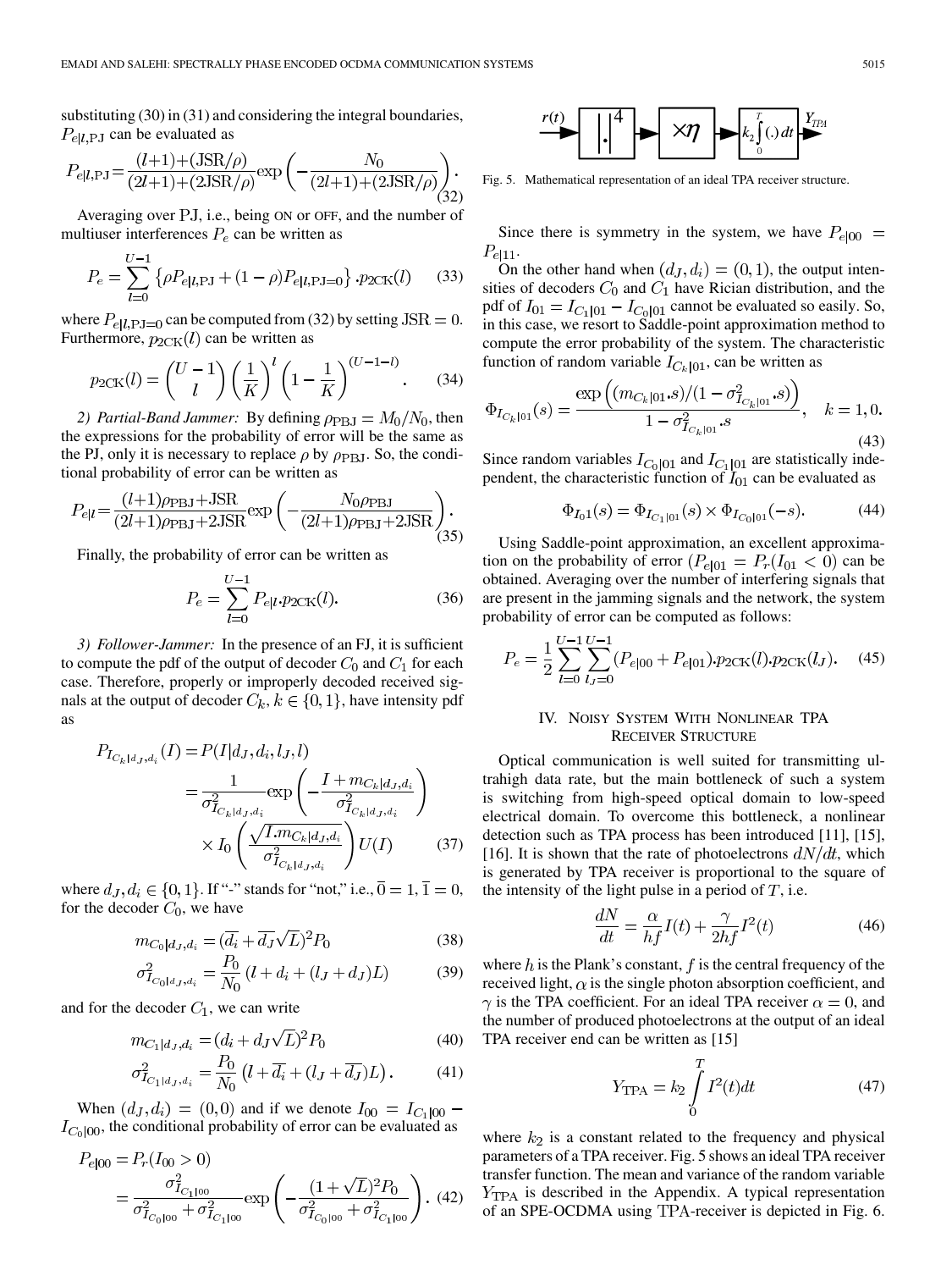

Fig. 6. Schematic of spectral-phase-encoded CDMA using optical amplifier and TPA receiver structure.

Also, concept of using  $OOK$  and  $2CK$  modulations is similar to the noiseless with optimum detection scheme system.

## *A. Performance Analysis of a Noisy Channel With Receiver and Modulation in Various Jamming Environments*

In this section, we assume  $OOK$  modulation and evaluate the system performance using Gaussian approximation. Therefore, it is only necessary to compute the mean and the variance of the random variable  $Y_{TPA}$ . Using Gaussian approximation, the optimum threshold can be computed as [17]

$$
\text{Th}_{\text{opt}} = \frac{m_0 \sigma_1 + m_1 \sigma_0}{\sigma_1 + \sigma_0} \tag{48}
$$

where  $m_0$  and  $m_1$  are the mean and  $\sigma_0^2$  and  $\sigma_1^2$  are the variance of the random variable  $Y_{\text{TPA}}$ , for transmitting "0" and "1," respectively. Therefore, the error probability can be computed as

$$
P_e = Q\left(\frac{m_1 - m_0}{\sigma_0 + \sigma_1}\right) \tag{49}
$$

where  $Q(.)$  is the Q-function. In the following sections, we analyze the system performance in various jamming environments.

*1) Pulse-Jammer:* We have assumed that the average transmitted photons of a PJ is  $m<sub>J</sub>$ ; therefore, the noises due to optical amplification,  $l$  amplified interfering users, and PJ's signals can be added to form noise-like Gaussian variable with a power spectral density equal to  $N<sub>S</sub>$ , which can be expressed as

$$
N_s = N_T + \frac{lmG}{N_0} + \frac{m_J G}{\rho N_0} \tag{50}
$$

where  $N_T$  is power spectral density of optical amplifier noise,  $m$  is the average transmitted photons of each user, and  $G$  is total gain between transmitter and receiver. Substituting (50) in (A.1)–(A.6), the mean and variance can be evaluated. Therefore, using Gaussian approximation, the error probability can be expressed as (10).

*2) Partial-Band Jammer:* If we assume that the number of frequency bins in the spectrum of the PBJ transmitted signal is  $M_0$ , then  $N_s$  can be rewritten as,  $N_s$  =  $N_T + (lmG/N_0) + (m_JG/M_0)$ . By computing the mean and the variance of random variable,  $Y_{TPA}$ , the error probability can be computed as (17).

*3) Follower-Jammer:* We have assumed that the transmitted signal of the FJ can be written as

$$
r_J(t) = \sqrt{L}d_J E_{ii}(t') + \sqrt{L} \sum_{j \neq i}^{l_J} E_{ij}(t')
$$
 (51)

where  $L$  is the total loss through the FJ path,  $d_J$  is the emulated bits that exists in FJ transmitted signals, and  $l<sub>J</sub>$  is the number of active users when the jammer has intercepted the channel. Therefore, the received signal at the target receiver end can be written as

$$
r(t) = (\sqrt{G}d_i + \sqrt{L}d_J)E_{ii}(t) + \sqrt{G}\sum_{\substack{j \neq i}}^{l} E_{ij}(t)
$$

$$
+ \sqrt{L}\sum_{\substack{j \neq i}}^{l} E_{ij}(t) + Q(t) \quad (52)
$$

where G is the total gain between the transmitter and receiver,  $d_i$ is the transmitted bit of the target user,  $l$  is the number of active user, and  $Q(t)$  is the noise of the signal after passing through the star coupler and optical amplifier with power spectral density  $N_T$  of  $Q(t)$  equal to [12]

$$
N_T = n_{\rm sp}(G_{\rm amp} - 1)L_2 \tag{53}
$$

where  $n_{sp}$  is spontaneous emission factor,  $G_{amp}$  is gain of the optical amplifier, and  $L_2$  is total loss after the star coupler. Since the interference signals that are presented in the transmitted signal, i.e.,  $\sqrt{L} \sum_{i=1}^{t} E_{ij}(t)$ , are independent of the interference signals that are presented in the received signal, i.e.,  $\sqrt{G}\sum_{j\neq i}^{l}E_{ij}(t)$ , we can evaluate the average received photons, and the power spectral density of the received signal as

$$
\overline{m} = m(\sqrt{G}d_i + \sqrt{L}d_J)^2
$$
\n(54)

$$
N_s = N_T + \frac{m(tG + t_JL)}{N_0}.
$$
 (55)

By substituting  $\overline{m}$  and  $N_s$  in (A.1) the mean and variance of  $Y_{\text{TPA}}$ , i.e.,  $m_{d_J, d_i}$  and  $\sigma_{d_J, d_i}^2$ , can be evaluated then  $Y_{\text{TPA}|d_J,d_i} \sim N(m_{d_J,d_i}, \sigma_{d_J,d_i}^2)$ . Since  $d_i, d_J \in \{0,1\}$ ,  $Y_{\text{TPA}|d_{I},d_{i}}$  has four different states, then the conditional error probability can be evaluated as

$$
P_{e|l_J,l} = \frac{1}{4} \left\{ P_r(Y_{\text{TPA}|00} > Th_{\text{opt}}) + P_r(Y_{\text{TPA}|01} < Th_{\text{opt}}) + P_r(Y_{\text{TPA}|10} > Th_{\text{opt}}) + P_r(Y_{\text{TPA}|11} < Th_{\text{opt}}) \right\} \tag{56}
$$

computing the mean and the variance of each state, then the probabilities can be evaluated as

$$
P_r(Y_{\text{TPA}|d_J,0} > Th_{\text{opt}}) = Q\left(\frac{\text{Th}_{\text{opt}} - m_{d_J,0}}{\sigma_{d_J,0}}\right)
$$
  

$$
\forall d_J = 0,1
$$
 (57)  

$$
P_r(Y_{\text{TPA}|d_J,1} < Th_{\text{opt}}) = 1 - Q\left(\frac{\text{Th}_{\text{opt}} - m_{d_J,1}}{\sigma_{d_J,1}}\right)
$$
  

$$
\forall d_J = 0,1
$$
 (58)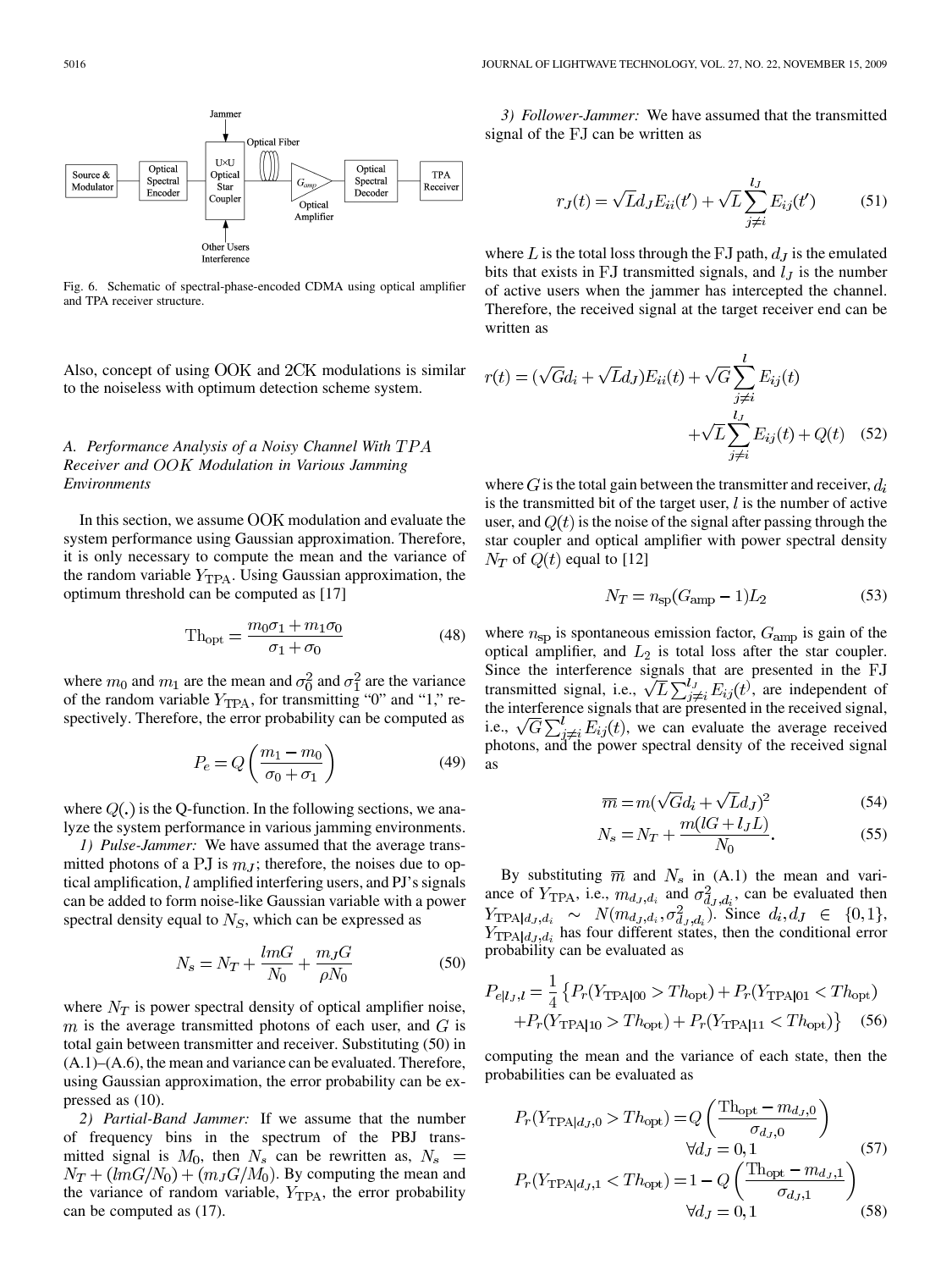

Fig. 7. Typical block diagram of  $U \times U$ , 2CK SPE-OCDMA system using TPA receiver structure.

therefore, the error probability can be evaluated as

$$
P_e = \sum_{l=0}^{U-1} \sum_{l,j=0}^{U-1} P_{e|l,j,l} \cdot p_{\text{OOK}}(l) \cdot p_{\text{OOK}}(l_j). \tag{59}
$$

#### *B. Modulation With Receiver Structure*

As we discussed before, in a typical  $2CK$  modulation structure each user is affiliated with two codes namely  $C_0$  and  $C_1$ for encoding "0" and "1," respectively, and also has two decoders for decoding "0" and "1." Since we have assumed that the random variable at the output of each decoder are statistically independent and have Gaussian distributions, their difference is also Gaussian with a mean value that is equal to the difference in means of  $C_0$  and  $C_1$  and a variance that is the sum of the two output variances. Fig. 7 shows a typical  $U \times U$ , 2CK SPE-OCDMA system with TPA receiver structure. In the following sections, we obtained the performance of  $2CK$  scheme in various jamming environments.

*1) Pulse-Jammer:* Let  $Y_{\text{TPA}_{C_1+d}}$ :  $k = 0, 1$ , denote the output random variable of decoder  $C_k$ . Without any loss of generality, we assume that the target user has transmitted bit "1"; therefore, at the output of decoder  $C_1$  we can write  $N_s$  as

$$
N_s = N_T + \frac{lmG}{N_0} + \frac{m_J G}{\rho N_0} \tag{60}
$$

substituting  $(60)$  in  $(A.1)$ – $(A.6)$ , the mean and the variance of random variable  $Y_{\text{TPA}_{C_1|1}}$  can be evaluated such that  $Y_{\text{TPA}_{C_1|1}} \sim N(m_{C_1|1}, \sigma^2_{C_1|1})$ . Also, at the output of decoder  $C_0$ , we can write  $N_s$  as

$$
N_s = N_T + \frac{(l+1)m}{N_0} + \frac{m_J G}{\rho N_0}.
$$
 (61)

Similar to the  $Y_{\text{TPA}_{C_1|1}}$ , we can write . Then, the final random variable, i.e., can be written as

$$
\Delta Y_{\text{TPA}|1} \sim N \left( m_{C_1|1} - m_{C_0|1}, \sigma_{C_1|1}^2 + \sigma_{C_0|1}^2 \right). \tag{62}
$$

So the error probability when bit "1" is transmitted can be evaluated as

$$
P_{e|1} = P_r(\Delta Y_{\text{TPA}|1} < 0) = Q \left( \frac{m_{C_1|1} - m_{C_0|1}}{\sqrt{\sigma_{C_1|1}^2 + \sigma_{C_0|1}^2}} \right). \tag{63}
$$

Because there is symmetry in the system, it is obvious that  $P_{e|1} = P_{e|0}$ ; so  $P_e = P_{e|1}$ . Expectation over  $P_{e|1}$  reduces the system error probability to (33).

*2) Partial-Band Jammer:* In this case, it is sufficient to update the mean and the variance of output random variable by computing  $N_s$ . If we assume that bit "1" is transmitted at the output of decoder  $C_1$ , we have  $N_s = N_T + (lmG/N_0) +$  $(m_J G/M_0)$  and at the output of decoder  $C_0$  we have  $N_s =$  $N_T + ((l+1)mG/N_0) + (m_JG/M_0)$ . Now similar to PJ, the error probability for PBJ can be written as

$$
P_e = \sum_{l=0}^{U-1} Q\left(\frac{m_{C_1|1} - m_{C_0|1}}{\sqrt{\sigma_{C_1|1}^2 + \sigma_{C_0|1}^2}}\right) \cdot p_{2CK}(l). \tag{64}
$$

*3) Follower-Jammer:* Following the same trend, we assume that the transmitted signal of an  $FJ$  system is similar to  $(51)$ . But we know that the user transmits bit "0" by encoding the pulse with code  $C_0$  and bit "1" by encoding with code  $C_1$ . At the output of decoder  $C_0$ , the  $\overline{m}$  and  $N_s$  can be evaluated as

$$
\overline{m} = m(\overline{d_i}\sqrt{G} + \overline{d_J}\sqrt{L})^2
$$
\n(65)

$$
N_s = N_T + \frac{m\left((d_i + l)G + (d_J + l_J)L\right)}{N_0}.\tag{66}
$$

Substituting (65) and (66) in (A.1), the mean and the variance of the output Gaussian random variable of decoder  $C_0$  denoted as  $Y_{\text{TPA}_{\text{Cold},i,d}}$  can be evaluated, i.e., . And, for the output of decoder  $C_1$ , we can write

$$
\overline{m} = m(d_i\sqrt{G} + d_J\sqrt{L})^2
$$
  

$$
m((\overline{d_i} + I)G + (\overline{d_j} + I_J)I)
$$
 (67)

$$
N_s = N_T + \frac{m\left((a_i + l)G + (a_J + l_J)L\right)}{N_0}.
$$
 (68)

Therefore by denoting the output random variable of decoder  $C_1$  as  $Y_{\text{TPA}_{C_1|d_x, d_y}}$  then . The final output random variable can be written as

$$
Y_{\text{TPA}|d_J, d_i} = Y_{\text{TPA}_{C_1|d_J, d_i}} - Y_{\text{TPA}_{C_0|d_J, d_i}}, \quad d_J, d_i = 0, 1.
$$
\n(69)

Since the output random variable of decoders  $C_0$  and  $C_1$  are independent,  $Y_{\text{TPA}|d_{J},d_{i}}$  has also Gaussian distribution and can be expressed as

$$
Y_{\text{TPA}|d_J, d_i} \sim N \Big( m_{C_1|d_J, d_i} - m_{C_0|d_J, d_i}, \sigma^2_{C_1|d_J, d_i} + \sigma^2_{C_0|d_J, d_i} \Big). \tag{70}
$$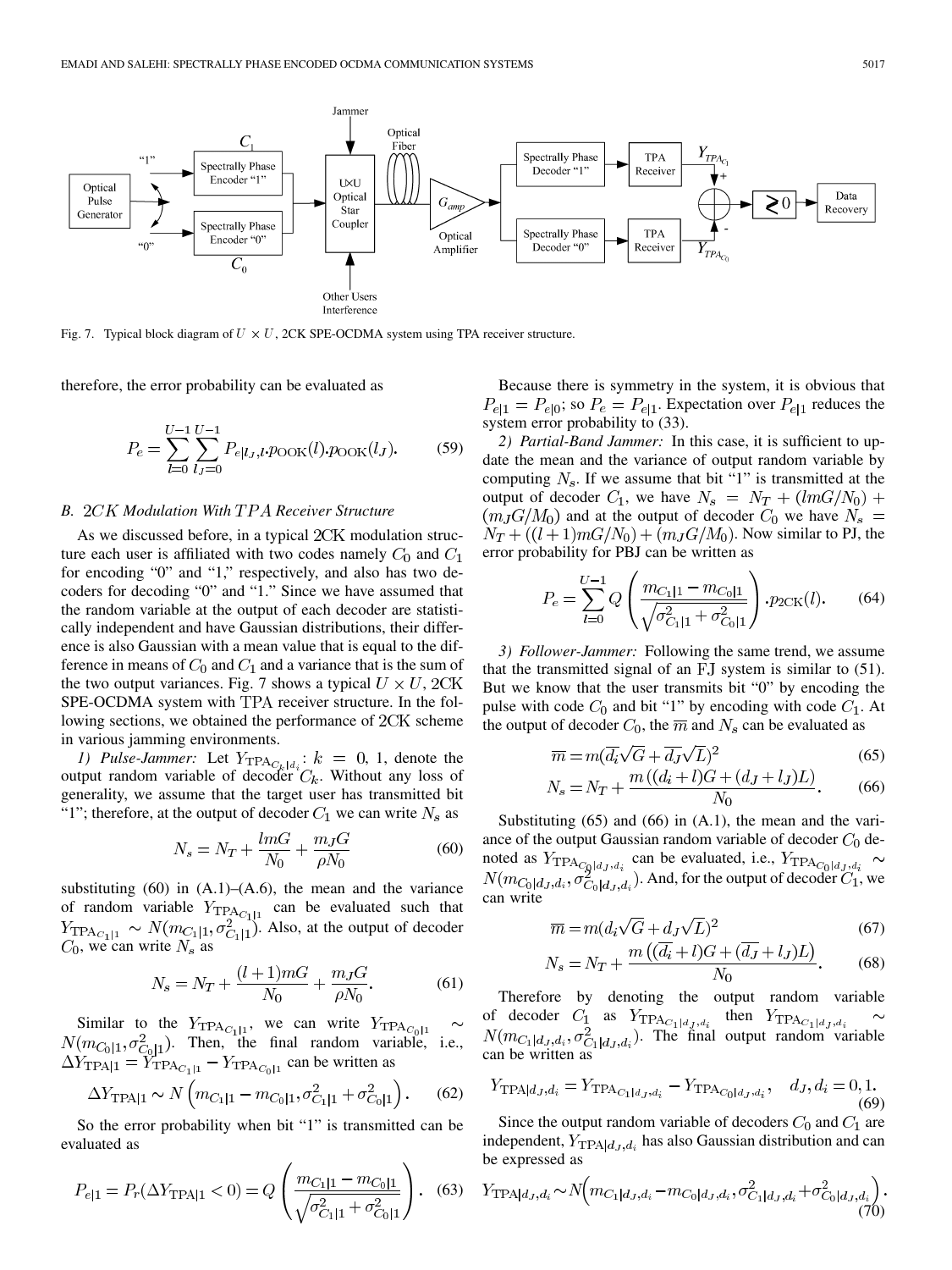$10<sup>-</sup>$  $10$ JSR= +9 dB BER (Bit Error Rate)  $10$ JSR=  $10<sup>7</sup>$ +6 dB  $10^{-5}$ JSR=  $+3$  dB **OOK Modulation** 2CK Modulation  $10^{-6}$  $0.2$ 0  $0.4$  $0.6$  $0.8$ Duty factor of the Pulse Jamming Signal

Fig. 8. BER versus duty factor of the PJ for  $JSR = 3, 6$ , and 9 dB and  $OOK$ and 2CK modulations.

Therefore, the conditional error probability can be written as

$$
P_{e|l_J,l} = \frac{1}{4} \left\{ P_r(Y_{\text{TPA}|00} > 0) + P_r(Y_{\text{TPA}|01} < 0) + P_r(Y_{\text{TPA}|11} < 0) \right\}. \tag{71}
$$

Since there is a symmetry in the system  $P_{ell, l}$  can be rewritten as

$$
P_{e|l_J,l} = \frac{1}{2} P_r(Y_{\text{TPA}|00} > 0) + P_r(Y_{\text{TPA}|01} < 0). \tag{72}
$$

Computing the mean and the variance of the two random variables, i.e.,  $Y_{\text{TPA}|00}$  and  $Y_{\text{TPA}|01}$ , the probabilities can be evaluated as

$$
P_r(Y_{\text{TPA}|00} > 0) = Q\left(-\frac{m_{C_1|00} - m_{C_0|00}}{\sqrt{\sigma_{C_1|00}^2 + \sigma_{C_0|00}^2}}\right) \quad (73)
$$

$$
P_r(Y_{\text{TPA}|01} < 0) = Q\left(\frac{m_{C_1|01} - m_{C_0|01}}{\sqrt{\sigma_{C_1|01}^2 + \sigma_{C_0|01}^2}}\right). \tag{74}
$$

Finally, the error probability can be computed as

$$
P_e = \sum_{l=0}^{U-1} \sum_{l,j=0}^{U-1} P_{e|l,j,l} p_{2CK}(l_j) \cdot p_{2CK}(l). \tag{75}
$$

#### V. NUMERICAL RESULTS

In this section, based on the performance analysis presented in Section III and IV, the numerical results for each system, i.e., ideal noiseless system with optimum detection and the suboptimum with nonlinear TPA system each with  $OOK$  and  $2CK$ modulations, are discussed.

#### *A. Ideal Noiseless System With Optimum Detection*

For SPE-OCDMA system employing code length  $N_0 = 128$ , bit rate  $R_b = 1$  Gbps, coherence time of the pulse  $T_c = 400$  fs, and the number of users  $U = 20$ , the BER for both types of



data modulation, i.e.,  $\rm OOK$  and  $\rm 2CK$ , in the presence of different jammer scenarios are demonstrated in Figs. 8-10. Also, it is worth mentioning that the BER of the system without jamming signal is  $2.5 \times 10^{-7}$  and  $3 \times 10^{-8}$  for OOK and 2CK modulations, respectively.

The BER of the system in the presence of a PJ for several values of JSR versus duty factor  $\rho$  is plotted in Fig. 8. As observed, the system performance in the presence of a PJ is substantially degraded. It can be seen that PJ has an optimized duty factor, namely,  $\rho_{\rm opt}$  to maximize the BER. That is, if the jammer transmits its jamming pulses over a fraction of time, i.e.,  $\rho_{\text{opt}} \approx 0.08{\text -}0.1$ , then it is more effective than sending its pulses all the time with a constant average power  $J$ . As expected, as JSR increases, BER and  $\rho_{opt}$  increase as well. The resistance of the system using 2CK as opposed to OOK modulation against PJ attack is quite evident; also one of the great advantage of using  $2CK$  modulation is zero threshold that is always optimum.

Fig. 9 shows the BER of the SPE-OCDMA system in a partial-band jamming environment versus the number of frequency bins of the spectrum of the jamming signal  $(M_0)$ . It is observed, that for constant jammer power  $(J)$ , as the bandwidth of the jamming signal increases, the BER decreases. This is due to the fact that the variance of the noise-like signal due to the jammer is  $\sigma_{\text{noise-like}}^2 = J/M_0$ ; hence, the larger the  $M_0$  the less effective the jammer. Hence, if the PBJ sends its pulses with a narrower spectrum, it can be more effective in degrading the system performance. As expected, the resistance of  $2CK$ -system against PBJ is more than the OOK-system, by one order of magnitude.

Fig. 10 shows the BER of an SPE-OCDMA system in the presence of the FJ. The BER is plotted for several values of MAI users versus the jammer path loss. This jammer is the strongest jammer because the jamming signal is highly correlated with the desired signal and can effectively change the mean value of the received signals. So, if the jammer properly process and amplify the intercepted signal, it can severely degrade the performance of the system since the BER of the system without jamming signal for  $U = 40$  is  $4 \times 10^{-6}$  and  $10^{-6}$  for OOK and 2CK modulations, respectively. It can be seen that the BER of the

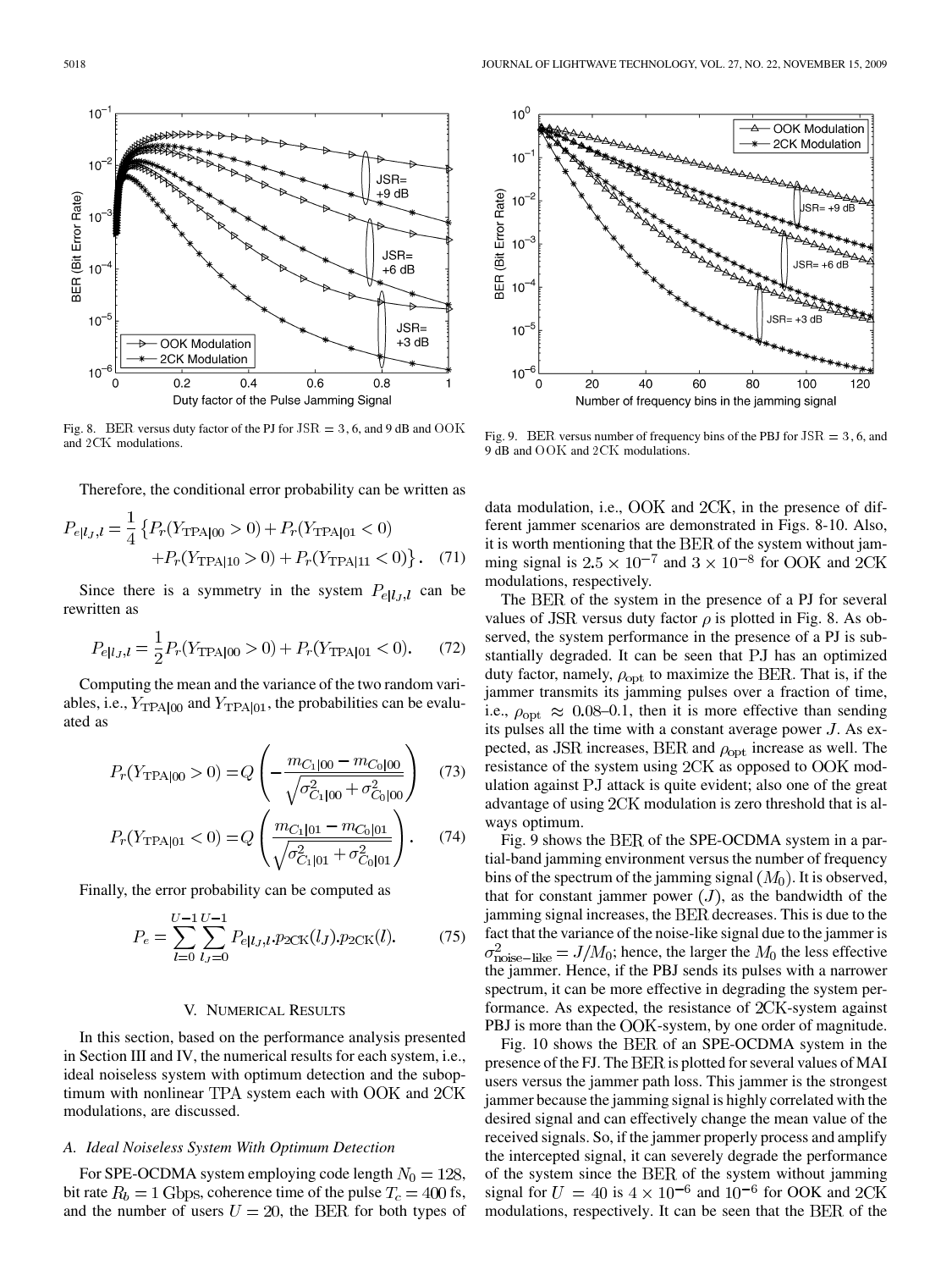

Fig. 10. BER versus FJ path loss for  $U = 40$ , 20 users and OOK and 2CK modulations.



Fig. 11. BER versus duty factor of the PJ for photodetector speed of 25, 250 GHz, 2.5 THz, and OOK and 2CK modulations.

OOK system is almost constant when the FJ path loss is negligible; but, in a  $2CK$  system, the BER decreases as the FJ path loss increases; this is a direct result of zero threshold for  $2CK$ modulation. Therefore, we can conclude that the resistance of 2CK system against various jammers is always more than the resistance of an OOK system.

#### *B. Numerical Result of Nonlinear Receiver*

The BER of a system that uses TPA receiver for different cases is sketched in Figs. 11-13 using the parameters specified in Table I. As discussed before, most of the energy of the decoded pulse is assumed to be within a chip time [11]; this fact is used in analyzing the performance of TPA receiver Gaussian approximation. Also, it is worth mentioning that the BER of the system using OOK modulation without jamming signal is  $2 \times 10^{-5}$ ,  $4 \times 10^{-5}$  and  $7 \times 10^{-4}$  for 2.5 THz, 250 GHz, and  $25$  GHz receiver, respectively, and the  $BER$  of the system using 2CK modulation without jamming signal is  $6 \times 10^{-5}$ ,  $7 \times 10^{-5}$ ,



Fig. 12. BER versus number of frequency bins of PBJ for photodetector speed of 25, 250 GHz, and OOK and  $2 \times K$  modulations.



Fig. 13. BER versus FJ path loss for photodetector speed of 25, 250 GHz, 2.5 THz, and OOK and 2CK modulations.

and  $3 \times 10^{-4}$  for 2.5 THz, 250 GHz, and 25 GHz receiver, respectively.

The BER of a typical SPE-OCDMA system with TPA receiver and OOK and 2CK modulation for various photodetector speeds in the presence of PJ is sketched in Fig. 11. It can be seen that for both types of modulation, the PJ degrade the system performance specially at its optimum duty factor  $\rho_{opt}$  at about 0.05. Also, it is obvious as the speed of the photodetector increases the system performance enhances as expected. As shown in this figure, when the PJ degrades the system performance at its  $\rho_{\rm opt}$ , there is no noticeable difference between the performance of OOK and 2CK systems.

Fig. 12 shows the BER of a system with TPA receiver for OOK and 2CK modulation in the presence of a PBJ for 25 and 250 GHz receiver. As expected, the performance of the system degrades as the PBJ sends its pulses with a narrower frequency bandwidth. Fig. 12 shows that when the speed of photodetector is 25 GHz, the system with  $2CK$  modulation has a better performance than the OOK modulation against PBJ attack. But, when the speed increases both modulation schemes behave similarly.

Fig. 13 shows the BER of a system with a TPA receiver for OOK and  $2CK$  modulation in the presence of an FJ for 25,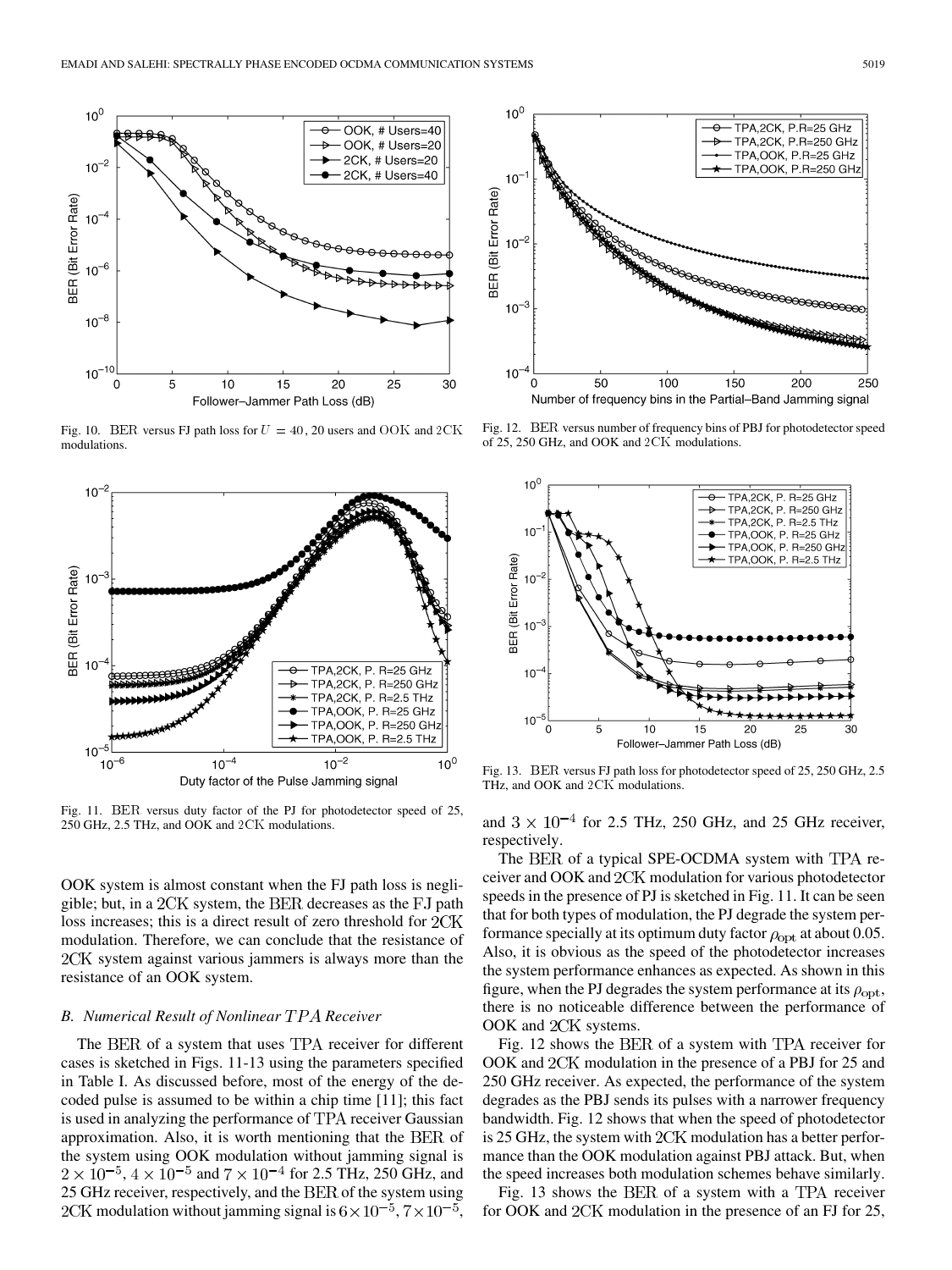| $n_{sp}$         | Spontaneous Emission Factor                         | 1.1               |
|------------------|-----------------------------------------------------|-------------------|
| $T_r$            | Receiver Temperature                                | 300 K             |
| $R_L$            | <b>Load Resistance</b>                              | $1000 \Omega$     |
| $T_c$            | Width of Ultrashort pulse                           | 400 fsec          |
| $\eta$           | Photodetector quantum efficiency                    | 0.8               |
| $k_3$            | Detection Efficiency in TPA receiver                | 5.0e-11 for $T_c$ |
| $\overline{N}_0$ | Code length                                         | 250               |
| U                | Number of Users                                     | 10                |
| R                | <b>Bit Rate</b>                                     | $1 \;Gbps$        |
| $G_{amp}$        | Gain of Amplifier                                   | 1000(3dB)         |
| $L_1$            | Total path loss before amplification                | 8 dB              |
| $L_2$            | Total path loss after amplification                 | 5 dB              |
| $\,m$            | Average number of transmitted photons by the users  | 10 <sup>6</sup>   |
| $m_{J}$          | Average number of transmitted photons by the jammer | 1Ф                |

TABLE I TYPICAL VALUES USED IN THIS PAPER FOR TPA-RECEIVER

250 GHz, and 2.5 THz receiver. It is demonstrated that, as the FJ path loss increases the system performance improves. This figure shows that in this attack the system using  $2CK$  modulation can resist more against the FJ attack than the system using  $OOK$  modulation. Since the optimum threshold in  $2CK$  modulation is always zero, the  $BER$  of such a system decreases faster when the FJ is strong, i.e., in low path loss conditions.

#### VI. DISCUSSION AND CONCLUSION

In this paper, we introduced, modeled, and analyzed three types of the jamming signals and their effects on the performance of two types of receiver structures of SPE-OCDMA systems, optimum and TPA receiver structures. In the former, thermal and quantum noises are neglected. In essence, the system performance degrades due to MAI and the jamming signals. It is shown that various jamming signals can degrade the performance of the system dramatically under certain conditions. We have also considered two types of modulation in each case, and it is shown that the system using  $2CK$  rather than OOK modulation obtains a better performance against jamming signals. Since the speed of photodetector is less than the bandwidth of MLL's pulses, a nonlinear receiver, e.g., TPA receiver is suggested to improve the system performance. Therefore, in the latter system, the SPE-OCDMA system using TPA receiver is considered. The performance with TPA includes various noises such as thermal noise, optical amplifier's noise, and shot noise along with MAI and the jamming signals. It is shown that jamming signals can severely degrade the performance of such systems also. In TPA receiver, the performances of OOK and 2CK systems are similar, but the performance of 2CK system in the presence of the FJ is better than the OOK system. Furthermore in OOK systems, we assume that the receiver obtains the optimal threshold, which is obtained by a great deal of effort, but in 2CK modulation the optimal threshold is zero and there is no computational complexity. For both systems, we show that as the code length  $(N_0)$  increases, the performance of the system improves when facing PJ; however, this solution is not effective against partial-band and FJ attacks. If the receiver randomly processes some frequency bins of the pulse spectrum, it is expected that the effect of the partial-band jamming signals reduces too. For FJ, randomly changing users' codes with a speed faster than the processing rate of the FJ can be effective in such jamming environments.

## APPENDIX A

In this Appendix, we obtain the mean and the variance of received signal using the method described in [15]. The mean and the variance of the random variable,  $Y_{TPA}$ , can be evaluated as

$$
E\{Y_{\text{TPA}}\} = \eta k_3 (\overline{m}^2 + 4\overline{m}N_s + 2MN_s^2) \tag{A.1}
$$
  
\n
$$
E\{Y_{\text{TPA}}^2\} = \eta^2 k_3^2 (\overline{m}^4 + 16\overline{m}^3 Ns + 68\overline{m}^2 Ns^2 + 48\overline{m}Ns^3 + 16\overline{m}Ns^3(M+2) + 4M\overline{m}^2 Ns^2 + (4M^2 + 20M)Ns^4) \tag{A.2}
$$

where  $\eta$  is the quantum efficiency,  $k_3$  is defined in [15] as  $k_3 \stackrel{\triangle}{=}$  $(12Vhf/16S<sup>2</sup>T)$  (V is the volume of photodetector, T is the integration time of photodetector, and  $S$  is the area of  $TPA$  photodetector),  $\overline{m}$  is the average number of received photons,  $N_s$  is the power spectral density of the noise, and  $M$  is the number of modes in the received signal which depends on the speed of the receiver photodetector [15]. These parameters can be evaluated as

$$
G = G_{\rm amp} L_1 L_2 / U \tag{A.3}
$$

$$
\overline{m} \stackrel{\Delta}{=} mG \tag{A.4}
$$

$$
N_T = n_{\rm sp}(G_{\rm amp} - 1)L_2 \tag{A.5}
$$

$$
N_S = N_T + l \frac{mG}{N_0}
$$
\n(A.6)

where  $G_{\text{amp}}$  is the optical amplifier gain,  $L_1$  and  $L_2$  are the losses before and after the star coupler,  $U$  is the number of network's users,  $N_T$  is the power spectral density of the amplifier noise,  $n_{sp}$  is the spontaneous emission factor of the optical amplifier,  $N_s$  is due to the amplifier noise and the presence of other users' signal as improperly decoded interference signal. It is assumed that the bandwidth of the filter is equal to the bandwidth of the signal, i.e.,  $B_0$ . Without any loss of generality and for the sake of mathematical simplicity, it is assumed that  $M = B_0T = 2L + 1$ , which is the total number of longitudinal modes or samples in the received signal [15].

In our performance analysis, we include the shot noise and thermal noise effects. So the mean and variance of the random variable,  $Y_{TPA}$ , can be evaluated as

$$
Var(Y_{TPA}) = E{Y_{TPA}} + (E{Y_{TPA}^2} - E^2{Y_{TPA}}) + \sigma_{Th}^2
$$
\n(A.7)

where  $\sigma_{\text{Th}}^2 = 2k_B T_r T / q^2 R_L$  is the variance of the thermal noise. In this expression,  $k_B$  is the Boltzmann's constant,  $T_r$  is